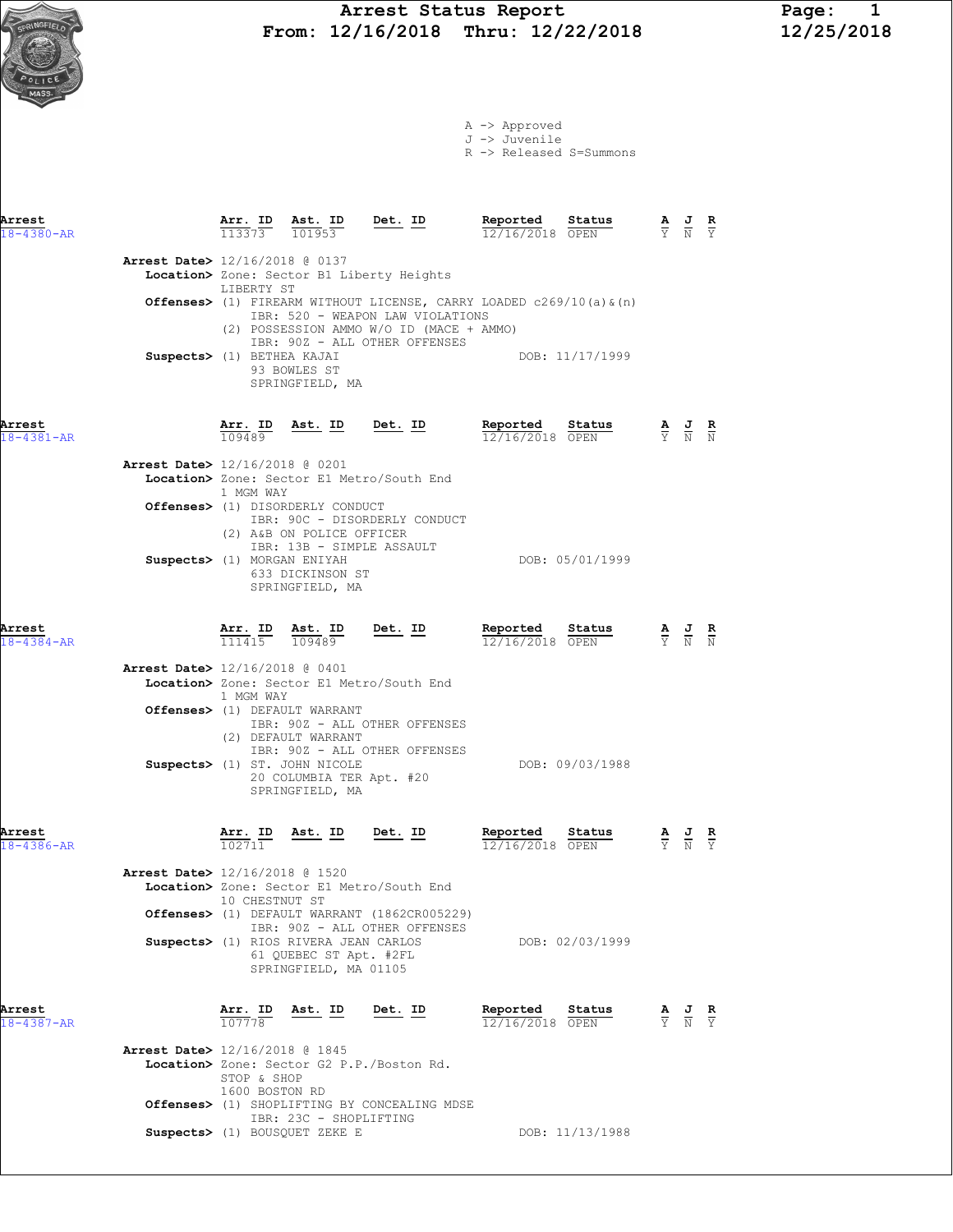## Arrest Status Report 12/2018 Page: 2<br>12/16/2018 Thru: 12/22/2018 12/25/2018 From: 12/16/2018 Thru: 12/22/2018

A -> Approved J -> Juvenile

R -> Released S=Summons

 166 GRAYSON DR SPRINGFIELD, MA

| Arrest<br>$18 - 4388 - AR$ |                                                                                         | Arr. ID<br>109860                    | Ast. ID<br>106026                                                                                                             | Det. ID                                                                                                                                                                                                                                                                                           | Reported<br>12/16/2018 OPEN          | Status          | $\frac{\mathbf{A}}{\Upsilon}$ | $\frac{1}{N}$                                                                                         | $\frac{\mathbf{R}}{\Upsilon}$ |
|----------------------------|-----------------------------------------------------------------------------------------|--------------------------------------|-------------------------------------------------------------------------------------------------------------------------------|---------------------------------------------------------------------------------------------------------------------------------------------------------------------------------------------------------------------------------------------------------------------------------------------------|--------------------------------------|-----------------|-------------------------------|-------------------------------------------------------------------------------------------------------|-------------------------------|
|                            | <b>Arrest Date&gt;</b> 12/16/2018 @ 2156                                                | DICKINSON ST                         | Location> Zone: Sector H1 Forest Park<br>Suspects> (1) ARZOLA LUIS ANTONUI<br>180 OAKLAND ST Apt. #8<br>SPRINGFIELD, MA 01108 | Offenses> (1) DEFAULT WARRANT (1534CR000051<br>IBR: 90Z - ALL OTHER OFFENSES<br>(2) DEFAULT WARRANT (1434CR004094)<br>IBR: 90Z - ALL OTHER OFFENSES<br>(3) DEFAULT WARRANT (1823CR002922)<br>IBR: 90Z - ALL OTHER OFFENSES<br>(4) DEFAULT WARRANT (1823CR001109)<br>IBR: 90Z - ALL OTHER OFFENSES |                                      | DOB: 05/31/1982 |                               |                                                                                                       |                               |
| Arrest<br>18-4390-AR       |                                                                                         | Arr. ID<br>109489                    | <u>Ast. ID</u>                                                                                                                | $Det$ . ID                                                                                                                                                                                                                                                                                        | Reported<br>12/17/2018 OPEN          | Status          |                               | $\frac{\mathbf{A}}{\mathbf{Y}}$ $\frac{\mathbf{J}}{\mathbf{N}}$ $\frac{\mathbf{R}}{\mathbf{Y}}$       |                               |
|                            | <b>Arrest Date&gt;</b> 12/17/2018 @ 0420                                                | 1 MGM WAY                            | Offenses> (1) DEFAULT WARRANT<br>Suspects> (1) RODRIGUEZ JOSE LUIS<br>99 CARVER ST<br>SPRINGFIELD, MA                         | Location> Zone: Sector E1 Metro/South End<br>IBR: 90Z - ALL OTHER OFFENSES                                                                                                                                                                                                                        |                                      | DOB: 06/02/1982 |                               |                                                                                                       |                               |
| Arrest<br>$18 - 4391 - AR$ |                                                                                         | $113367$ $1995$                      | Arr. ID Ast. ID                                                                                                               | $Det. ID$                                                                                                                                                                                                                                                                                         | Reported Status<br>$12/17/2018$ OPEN |                 |                               | $\frac{\mathbf{A}}{\overline{Y}}$ $\frac{\mathbf{J}}{\overline{N}}$ $\frac{\mathbf{R}}{\overline{Y}}$ |                               |
|                            | Arrest Date> 12/17/2018 @ 0814<br>Offenses> (1) TRESPASS<br>Suspects> (1) FRANCIS JANEE | 759 CHESTNUT ST                      | 17 DUNHILL AVE<br>INDIAN ORCHARD, MA                                                                                          | Location> Zone: Sector B1 Liberty Heights<br>IBR: 90J - TRESPASS OF REAL PROPERTY                                                                                                                                                                                                                 |                                      | DOB: 01/25/1992 |                               |                                                                                                       |                               |
| Arrest<br>$18 - 4392 - AR$ | Arrest Date> 12/17/2018 @ 0855                                                          | Arr. ID Ast. ID<br>103493<br>MAIN ST | 106661                                                                                                                        | Det. ID<br>Location> Zone: Sector A N. End/Memorial                                                                                                                                                                                                                                               | Reported<br>12/17/2018 OPEN          | Status          |                               | $\frac{\mathbf{A}}{\mathbf{Y}}$ $\frac{\mathbf{J}}{\mathbf{N}}$ $\frac{\mathbf{R}}{\mathbf{Y}}$       |                               |
|                            |                                                                                         | HOMELESS                             | Offenses> (1) ARREST WARRANT<br>Suspects> (1) SOTOMAYOR FERNANDO<br>SPRINGFIELD, MA                                           | IBR: 90Z - ALL OTHER OFFENSES                                                                                                                                                                                                                                                                     |                                      | DOB: 09/18/1978 |                               |                                                                                                       |                               |
| Arrest<br>$18 - 4395 - AR$ |                                                                                         | Arr. ID<br>112481                    | Ast. ID<br>103507                                                                                                             | Det. ID                                                                                                                                                                                                                                                                                           | Reported<br>12/17/2018 OPEN          | Status          | $rac{\mathbf{A}}{\mathbf{Y}}$ | $\frac{J}{N}$                                                                                         | $\frac{R}{N}$                 |
|                            | Arrest Date> 12/17/2018 @ 1655                                                          |                                      |                                                                                                                               | Location> Zone: Sector D2 Indian Orchard                                                                                                                                                                                                                                                          |                                      |                 |                               |                                                                                                       |                               |

Location> Zone: Sector D2 Indian Orchard 111 PARKER ST Offenses> (1) LICENSE SUSPENDED/REVOKED, OP MV WITH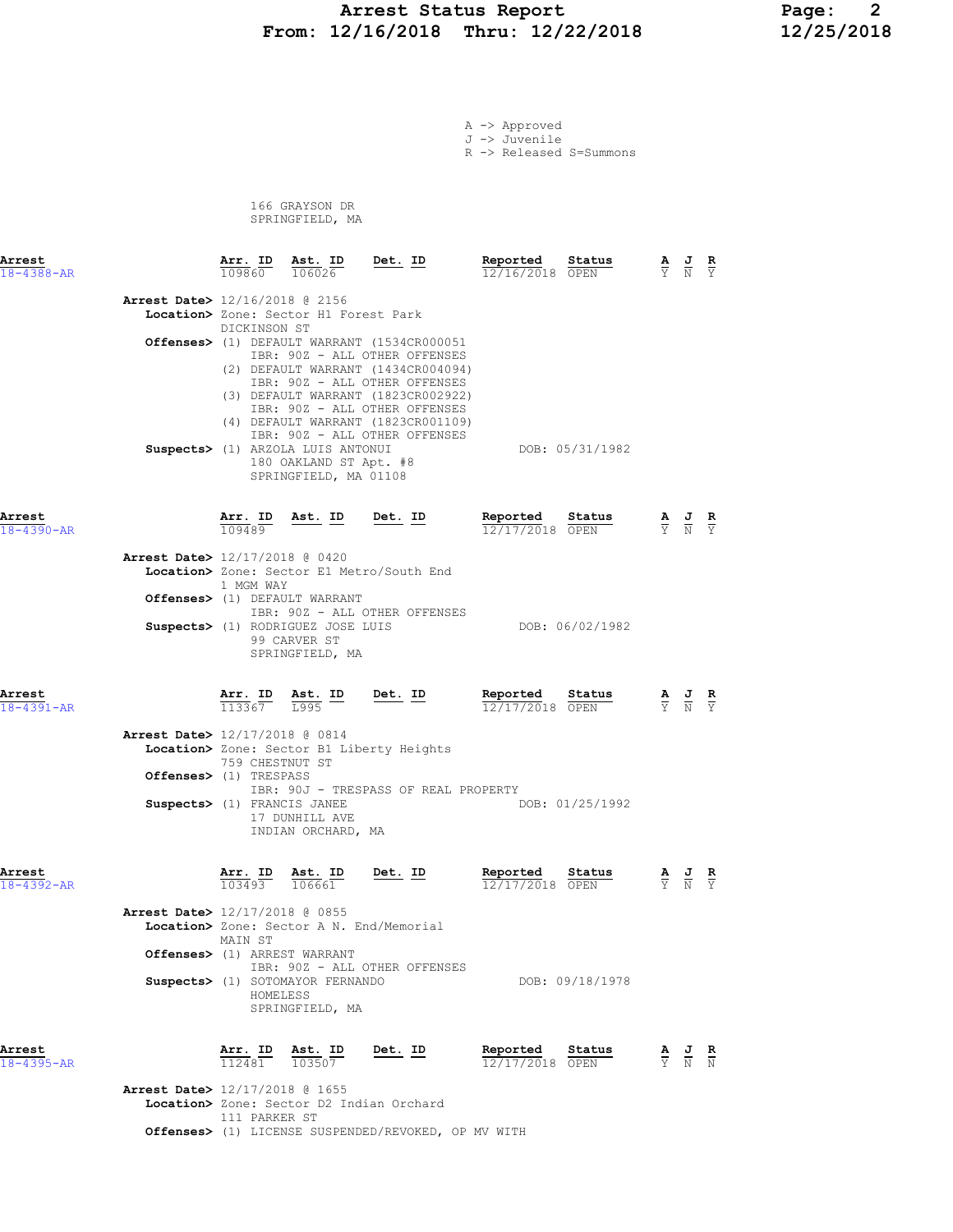### Arrest Status Report Page: 3 From: 12/16/2018 Thru: 12/22/2018 12/25/2018

|                            | A -> Approved<br>J -> Juvenile<br>R -> Released S=Summons                                                                                                                                                                                                                                                              |                                                                                                       |  |
|----------------------------|------------------------------------------------------------------------------------------------------------------------------------------------------------------------------------------------------------------------------------------------------------------------------------------------------------------------|-------------------------------------------------------------------------------------------------------|--|
|                            | IBR: 99 - TRAFFIC, TOWN BY-LAW OFFENSES<br>(2) MARKED LANES VIOLATION<br>IBR: 99 - TRAFFIC, TOWN BY-LAW OFFENSES<br>(3) MARKED LANES VIOLATION<br>IBR: 99 - TRAFFIC, TOWN BY-LAW OFFENSES<br>Suspects> (1) KULAS MATTHEW D<br>DOB: 11/09/1994<br>21 LONGWOOD AVE Apt. #1FL<br>HOLYOKE, MA 01040                        |                                                                                                       |  |
| Arrest<br>$18 - 4397 - AR$ | <u>Arr. ID</u><br>Ast. ID Det. ID Reported Status A J R<br>$\frac{7}{12}$ T $\frac{7}{12}$ $\frac{1}{120}$ $\frac{8}{120}$ $\frac{7}{120}$ $\frac{8}{120}$ $\frac{1}{120}$ $\frac{1}{120}$ $\frac{1}{120}$ $\frac{1}{120}$ $\frac{1}{120}$ $\frac{1}{120}$ $\frac{1}{120}$ $\frac{1}{120}$ $\frac{1}{120}$ $\$<br>P136 |                                                                                                       |  |
|                            | Arrest Date> 12/17/2018 @ 1910<br>Location> Zone: Sector H2 Forest Park/EFP<br>SUMNER AVE<br>Offenses> (1) DEFAULT WARRANT                                                                                                                                                                                             |                                                                                                       |  |
|                            | IBR: 90Z - ALL OTHER OFFENSES<br>(2) DEFAULT WARRANT<br>IBR: 90Z - ALL OTHER OFFENSES<br>Suspects> (1) ALVAREZ LEONARDO ALEXIS<br>DOB: 02/06/1994<br>729 HIGH ST Apt. #5L<br>HOLYOKE, MA 01040                                                                                                                         |                                                                                                       |  |
| Arrest<br>18-4398-AR       | Reported Status<br><u>Arr. ID</u><br><u>Det. ID</u><br>$\frac{\text{Ast. ID}}{100136}$<br>112505<br>12/17/2018 OPEN                                                                                                                                                                                                    | $\frac{\mathbf{A}}{\overline{Y}}$ $\frac{\mathbf{J}}{\overline{N}}$ $\frac{\mathbf{R}}{\overline{N}}$ |  |
|                            | Arrest Date> 12/17/2018 @ 2200<br>Location> Zone: Sector I4 16Acr/Outer Bel<br>WORTHINGTON ST<br>Offenses> (1) Police Officer, Interfere with                                                                                                                                                                          |                                                                                                       |  |
|                            | IBR: 90Z - ALL OTHER OFFENSES<br>(2) RESIST ARREST<br>IBR: 13B - SIMPLE ASSAULT<br>(3) A&B ON POLICE OFFICER<br>IBR: 13B - SIMPLE ASSAULT<br>DOB: 05/13/1991<br>Suspects> (1) WILLIAMS ERIC<br>19 LAWE ST<br>SPRINGFIELD, MA                                                                                           |                                                                                                       |  |
| Arrest<br>$18 - 4400 - AR$ | $\frac{\texttt{Arr.}}{111303}$<br>Ast. ID<br>Reported Status<br>Det. ID<br>12/18/2018 OPEN<br>108864                                                                                                                                                                                                                   | $\overline{Y}$ $\overline{N}$ $\overline{N}$                                                          |  |
|                            | <b>Arrest Date&gt;</b> 12/18/2018 @ 0144<br>Location> Zone: Sector F2 Old&Upper Hill<br>ORLEANS ST                                                                                                                                                                                                                     |                                                                                                       |  |
|                            | Offenses> (1) LICENSE SUSPENDED, OP MV WITH<br>IBR: 99 - TRAFFIC, TOWN BY-LAW OFFENSES<br>(2) ALCOHOL IN MV, POSSESS OPEN CONTAINER OF<br>IBR: 90G - LIQUOR LAW VIOLATIONS<br>(3) LIGHTS VIOLATION, MV                                                                                                                 |                                                                                                       |  |
|                            | IBR: 99 - TRAFFIC, TOWN BY-LAW OFFENSES<br>Suspects> (1) JACKSON GREGORY LN<br>DOB: 02/03/1987<br>101 HANCOCK ST Apt. #1<br>SPRINGFIELD, MA 01109-3646                                                                                                                                                                 |                                                                                                       |  |
| Arrest<br>$18 - 4401 - AR$ | $\frac{\texttt{Arr.}}{\texttt{M467}}$ ID $\frac{\texttt{ Ast.}}{\texttt{B218}}$ ID<br><u>Det. ID</u><br>Reported Status<br>$\frac{\mathbf{A}}{\mathbf{Y}}$ $\frac{\mathbf{J}}{\mathbf{N}}$ $\frac{\mathbf{R}}{\mathbf{N}}$<br>12/18/2018 OPEN                                                                          |                                                                                                       |  |
|                            | Arrest Date> 12/18/2018 @ 0828<br>Location> Zone: Sector H1 Forest Park<br>BATHROOM                                                                                                                                                                                                                                    |                                                                                                       |  |
|                            | 109.5 OAKLAND ST Apt. #28<br>Offenses> (1) ARREST WARRANT #1823CR008386 FISCHARGE FIREARM 500 FT DWELLINF<br>IBR: 90Z - ALL OTHER OFFENSES<br>(2) DEFAULT WARRANT # 1823CR005509 OPER SUSP LICENSE<br>IBR: 90Z - ALL OTHER OFFENSES                                                                                    |                                                                                                       |  |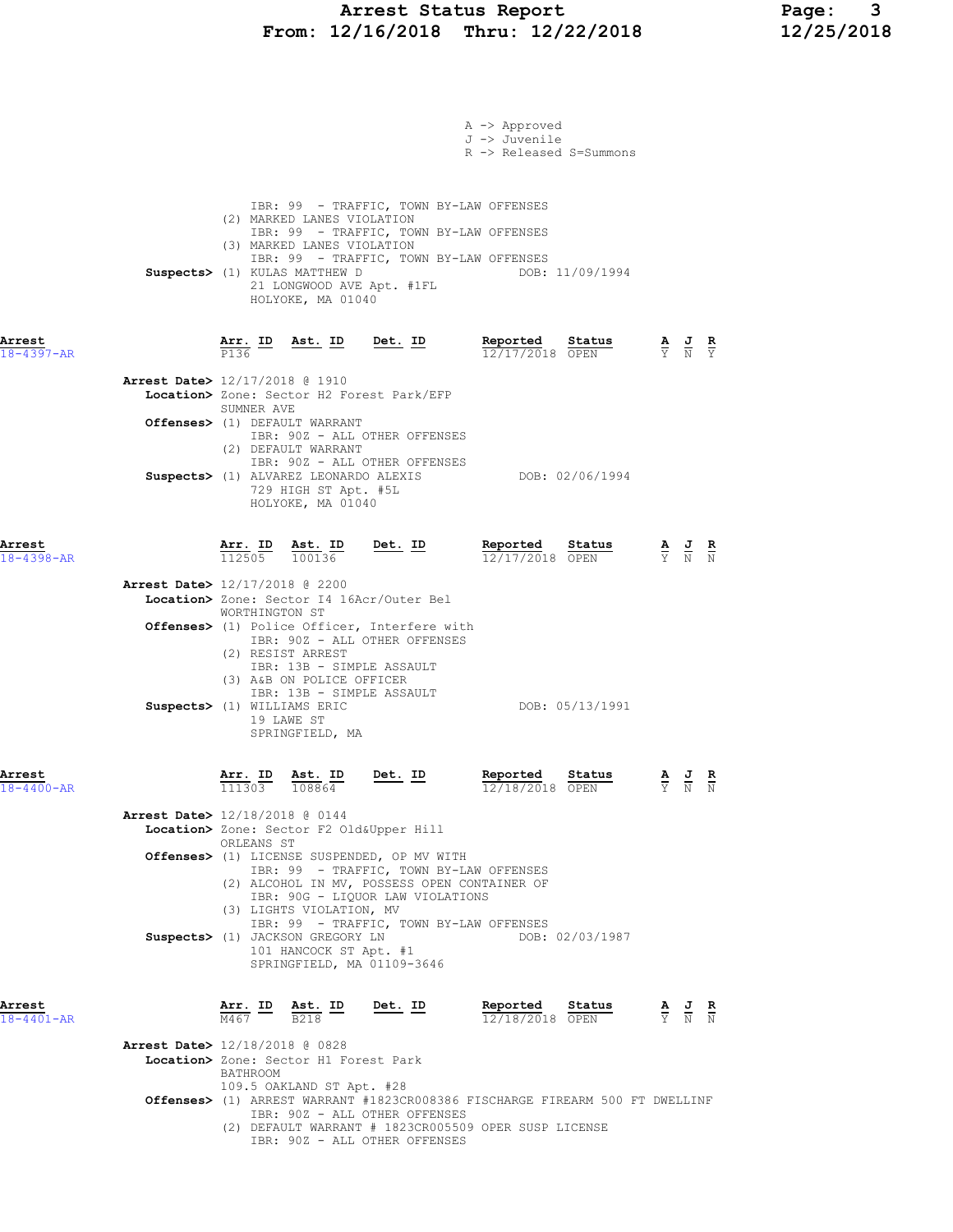## Arrest Status Report Page: 4 From: 12/16/2018 Thru: 12/22/2018

| Arrest<br>$18 - 4408 - AR$ |                                          | $\frac{\text{Arr.}}{111415}$ | Ast. ID<br>106116                                                                                  | <u>Det. ID</u>                                                                                                                                   | Reported<br>12/19/2018 OPEN                                                                                                 | Status                                                                                      | $\frac{\mathbf{A}}{\mathbf{Y}}$ $\frac{\mathbf{J}}{\mathbf{N}}$                                 | $\frac{R}{Y}$ |
|----------------------------|------------------------------------------|------------------------------|----------------------------------------------------------------------------------------------------|--------------------------------------------------------------------------------------------------------------------------------------------------|-----------------------------------------------------------------------------------------------------------------------------|---------------------------------------------------------------------------------------------|-------------------------------------------------------------------------------------------------|---------------|
|                            |                                          |                              | Suspects> (1) GRIFFIN JAIME COLBY<br>7 RANDALL PL<br>SPRINGFIELD, MA                               | IBR: 520 - WEAPON LAW VIOLATIONS                                                                                                                 |                                                                                                                             | DOB: 06/04/1993                                                                             |                                                                                                 |               |
|                            | Arrest Date> 12/18/2018 @ 2115           | 7 RANDALL PL                 |                                                                                                    | Location> Zone: Sector H2 Forest Park/EFP<br>Offenses> (1) POSSESSION AMMO W/O ID (MACE + AMMO)                                                  |                                                                                                                             |                                                                                             |                                                                                                 |               |
| Arrest<br>$18 - 4407 - AR$ |                                          |                              | $\frac{\texttt{Arr.}}{51390}$ $\frac{\texttt{ Ast.}}{H544}$ ID Det. ID                             |                                                                                                                                                  | <u>Reported</u><br>12/18/2018 OPEN                                                                                          | Status                                                                                      | $\frac{\mathbf{A}}{\mathbf{Y}}$ $\frac{\mathbf{J}}{\mathbf{N}}$ $\frac{\mathbf{R}}{\mathbf{Y}}$ |               |
|                            | Suspects> (1) NUNEZ JULIO                |                              | 19 WARNER ST Apt. #6<br>SPRINGFIELD, MA                                                            | IBR: 280 - STOLEN PROPERTY OFFENSES                                                                                                              |                                                                                                                             | DOB: 01/21/1999                                                                             |                                                                                                 |               |
|                            |                                          | STATE ST                     | Offenses> (1) DEFAULT WARRANT                                                                      | IBR: 90Z - ALL OTHER OFFENSES<br>(2) RECEIVE STOLEN PROPERTY -\$1200                                                                             |                                                                                                                             |                                                                                             |                                                                                                 |               |
|                            | Arrest Date> 12/18/2018 @ 2151           |                              |                                                                                                    | Location> Zone: Sector E1 Metro/South End                                                                                                        |                                                                                                                             |                                                                                             |                                                                                                 |               |
| Arrest<br>$18 - 4406 - AR$ |                                          |                              | $\frac{\texttt{Arr.}}{112464}$ $\frac{\texttt{Ab.}}{103601}$                                       | Det. ID                                                                                                                                          | Reported<br>12/18/2018 OPEN                                                                                                 | Status                                                                                      | $\frac{\mathbf{A}}{\mathbf{Y}}$ $\frac{\mathbf{J}}{\mathbf{N}}$ $\frac{\mathbf{R}}{\mathbf{Y}}$ |               |
|                            |                                          |                              | IBR: 23C - SHOPLIFTING<br>Suspects> (1) GOODREAU MELISSA<br>43 BALDWIN ST<br>SPRINGFIELD, MA 01104 | (2) SHOPLIFTING BY ASPORTATION                                                                                                                   |                                                                                                                             | DOB: 10/03/1981                                                                             |                                                                                                 |               |
|                            | Offenses> (1) TRESPASS                   | 1317 LIBERTY ST              |                                                                                                    | IBR: 90J - TRESPASS OF REAL PROPERTY                                                                                                             |                                                                                                                             |                                                                                             |                                                                                                 |               |
|                            | Arrest Date> 12/18/2018 @ 1639           |                              | OCEAN STATE JOB LOT                                                                                | Location> Zone: Sector B2 Liberty Heights                                                                                                        |                                                                                                                             |                                                                                             |                                                                                                 |               |
| Arrest<br>$18 - 4404 - AR$ |                                          |                              | $\frac{\texttt{Arr.}}{112502}$ $\frac{\texttt{ Ast.}}{107742}$                                     | Det. ID                                                                                                                                          | Reported                                                                                                                    | <b>Reported Status</b> $\frac{A}{Y}$ <b>J R</b><br>12/18/2018 OPEN $\frac{A}{Y}$ <b>N Y</b> |                                                                                                 |               |
|                            |                                          |                              | 121 LEDGE CREST AVE<br>NEW BRITIAN, CT                                                             | (2) ARREST WARRANT1880CR00031 PERJURY<br>IBR: 90Z - ALL OTHER OFFENSES<br>Suspects> (1) GIL ALONDRA ESTEPHANIE                                   |                                                                                                                             | DOB: 06/22/1995                                                                             |                                                                                                 |               |
|                            |                                          | 289 ALLEN PARK RD            |                                                                                                    | IBR: 90Z - ALL OTHER OFFENSES                                                                                                                    | Offenses> (1) ARREST WARRANT1880CR00096 ACCESSORY AFTER THE FACT                                                            |                                                                                             |                                                                                                 |               |
|                            | <b>Arrest Date&gt;</b> 12/18/2018 @ 0900 | SECOND FLOOR OF              |                                                                                                    | Location> Zone: Sector I3 16Acr/Outer Bel                                                                                                        |                                                                                                                             |                                                                                             |                                                                                                 |               |
| Arrest<br>$18 - 402 - AR$  |                                          |                              |                                                                                                    | $\frac{\texttt{Arr.}}{\texttt{B218}}$ $\frac{\texttt{ID}}{\texttt{M467}}$ $\frac{\texttt{ID}}{\texttt{M467}}$ $\frac{\texttt{Det.}}{\texttt{D}}$ | <b>Reported</b> Status $\frac{A}{12/18/2018}$ $\frac{B}{OPEN}$ $\frac{A}{Y}$ $\frac{J}{N}$ $\frac{R}{Y}$<br>12/18/2018 OPEN |                                                                                             |                                                                                                 |               |
|                            |                                          |                              | 109 OAKLAND ST Apt. #28<br>SPRINGFIELD, MA 01105                                                   | Suspects> (1) INGRAM RONALD SAYQUAN                                                                                                              | DOB: 06/09/1997                                                                                                             |                                                                                             |                                                                                                 |               |
|                            |                                          |                              |                                                                                                    |                                                                                                                                                  | A -> Approved<br>J -> Juvenile<br>R -> Released S=Summons                                                                   |                                                                                             |                                                                                                 |               |
|                            |                                          |                              |                                                                                                    |                                                                                                                                                  |                                                                                                                             |                                                                                             |                                                                                                 |               |

Arrest Date> 12/19/2018 @ 0200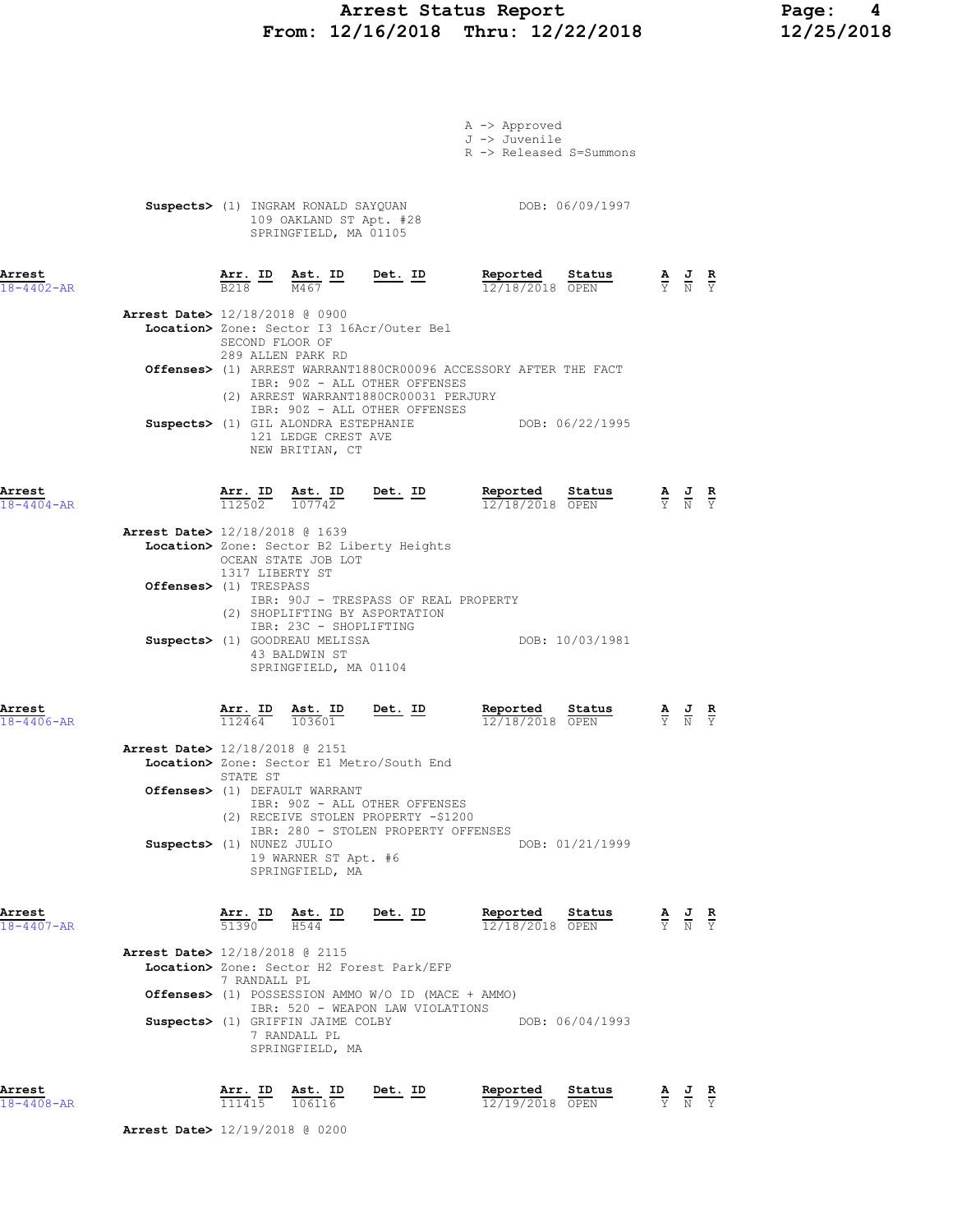### Arrest Status Report Page: 5 From: 12/16/2018 Thru: 12/22/2018 12/25/2018

|                            | A -> Approved<br>J -> Juvenile<br>R -> Released S=Summons                                                                                                                                                                                                                                                                                                                                               |                                                                                                 |                                                                                                 |                               |
|----------------------------|---------------------------------------------------------------------------------------------------------------------------------------------------------------------------------------------------------------------------------------------------------------------------------------------------------------------------------------------------------------------------------------------------------|-------------------------------------------------------------------------------------------------|-------------------------------------------------------------------------------------------------|-------------------------------|
|                            | Location> Zone: Sector E1 Metro/South End<br>1 MGM WAY<br>Offenses> (1) ARREST WARRANT<br>IBR: 90Z - ALL OTHER OFFENSES<br>Suspects> (1) OLIVER RICARDO JOSE<br>DOB: 04/14/1993<br>39 BOWDOIN ST<br>SPRINGFIELD, MA                                                                                                                                                                                     |                                                                                                 |                                                                                                 |                               |
| Arrest<br>$18 - 4415 - AR$ | <b>Arr. ID</b> Ast. ID Det. ID Reported Status A J R<br>$\frac{1}{12/19/2018}$ OPEN $\frac{1}{12}$ N Y N Y<br>12/19/2018 OPEN                                                                                                                                                                                                                                                                           |                                                                                                 |                                                                                                 |                               |
|                            | <b>Arrest Date&gt;</b> 12/19/2018 @ 1511<br>Location> Zone: Sector H2 Forest Park/EFP<br>119 WHITE ST<br>Offenses> (1) ARREST WARRANT #1820CR0020298 FIREARM IN USE FELONY<br>IBR: 90Z - ALL OTHER OFFENSES<br>(2) DANGEROUS WEAPON, CARRY WITH HAVING ACTIVE WARRANT<br>IBR: 520 - WEAPON LAW VIOLATIONS<br>(3) FIREARM, CARRY WITHOUT LICENSE LOADED c269 s.10(n)<br>IBR: 520 - WEAPON LAW VIOLATIONS |                                                                                                 |                                                                                                 |                               |
|                            | (4) POSS. OF A HIGH CAPACITY MAGAZINE / FEEDING DEVICE<br>IBR: 520 - WEAPON LAW VIOLATIONS<br>(5) ARREST WARRANT #1820CR001840 VANDALIZE PROPERTY<br>IBR: 90Z - ALL OTHER OFFENSES<br>Suspects> (1) MORIN CARL J<br>DOB: 04/10/1981<br>91 CANTERBURY RD<br>SPRINGFIELD, MA                                                                                                                              |                                                                                                 |                                                                                                 |                               |
| Arrest<br>$18 - 4416 - AR$ | Arr. ID<br>Sta <u>tus</u><br>054983<br>12/19/2018 OPEN                                                                                                                                                                                                                                                                                                                                                  | $\frac{\mathbf{A}}{\mathbf{Y}}$ $\frac{\mathbf{J}}{\mathbf{N}}$ $\frac{\mathbf{R}}{\mathbf{Y}}$ |                                                                                                 |                               |
|                            | Arrest Date> 12/19/2018 @ 1724<br>Location> Zone: Sector E1 Metro/South End<br>75 DWIGHT ST<br>Offenses> (1) DEFAULT WARRANT CHICOPEE DISTRICT (1820CR001571)                                                                                                                                                                                                                                           |                                                                                                 |                                                                                                 |                               |
|                            | IBR: 90Z - ALL OTHER OFFENSES<br>DOB: 10/31/1999<br>Suspects> (1) BERTHIAUME DAKARIE<br>20 RUPERT ST Apt. #2FLR<br>SPRINGFIELD, MA                                                                                                                                                                                                                                                                      |                                                                                                 |                                                                                                 |                               |
| Arrest<br>18-4417-AR       | Det. ID<br>Reported<br>Status<br>Arr. ID<br>Ast. ID<br>107873<br>111413<br>12/19/2018 OPEN                                                                                                                                                                                                                                                                                                              | $\frac{\mathbf{A}}{\mathbf{Y}}$ $\frac{\mathbf{J}}{\mathbf{N}}$                                 |                                                                                                 | $rac{\mathbf{R}}{\mathbf{Y}}$ |
|                            | <b>Arrest Date&gt;</b> 12/19/2018 @ 1840<br>Location> Zone: Sector E2 Metro/6Corners<br>195 STATE ST<br>Offenses> (1) LICENSE SUSPENDED, OP MV WITH<br>IBR: 99 - TRAFFIC, TOWN BY-LAW OFFENSES<br>(2) STOP/YIELD, FAIL TO                                                                                                                                                                               |                                                                                                 |                                                                                                 |                               |
|                            | IBR: 99 - TRAFFIC, TOWN BY-LAW OFFENSES<br>(3) SPEEDING RATE OF SPEED EXCEEDING POSTED LIMIT<br>IBR: 99 - TRAFFIC, TOWN BY-LAW OFFENSES<br>Suspects> (1) PIECZARKA BRENT D<br>DOB: 03/21/1975<br>38 LOWER WESTFIELD RD<br>HOLYOKE, MA 01040                                                                                                                                                             |                                                                                                 |                                                                                                 |                               |
| Arrest<br>$18 - 4418 - AR$ | Reported Status<br>Ast. ID Det. ID<br>$\frac{\texttt{Arr.}}{\texttt{G889}}$ $\frac{\texttt{ID}}{\texttt{101389}}$<br>12/19/2018 OPEN                                                                                                                                                                                                                                                                    |                                                                                                 | $\frac{\mathbf{A}}{\mathbf{Y}}$ $\frac{\mathbf{J}}{\mathbf{N}}$ $\frac{\mathbf{R}}{\mathbf{Y}}$ |                               |
|                            | <b>Arrest Date&gt;</b> 12/19/2018 @ 2110<br>Location> Zone: Sector H2 Forest Park/EFP<br>STREET<br>50 ISLAND POND RD                                                                                                                                                                                                                                                                                    |                                                                                                 |                                                                                                 |                               |
|                            | <b>Offenses&gt;</b> (1) DEFAULT WARRANT, CHAPTER 90<br>IBR: 90Z - ALL OTHER OFFENSES                                                                                                                                                                                                                                                                                                                    |                                                                                                 |                                                                                                 |                               |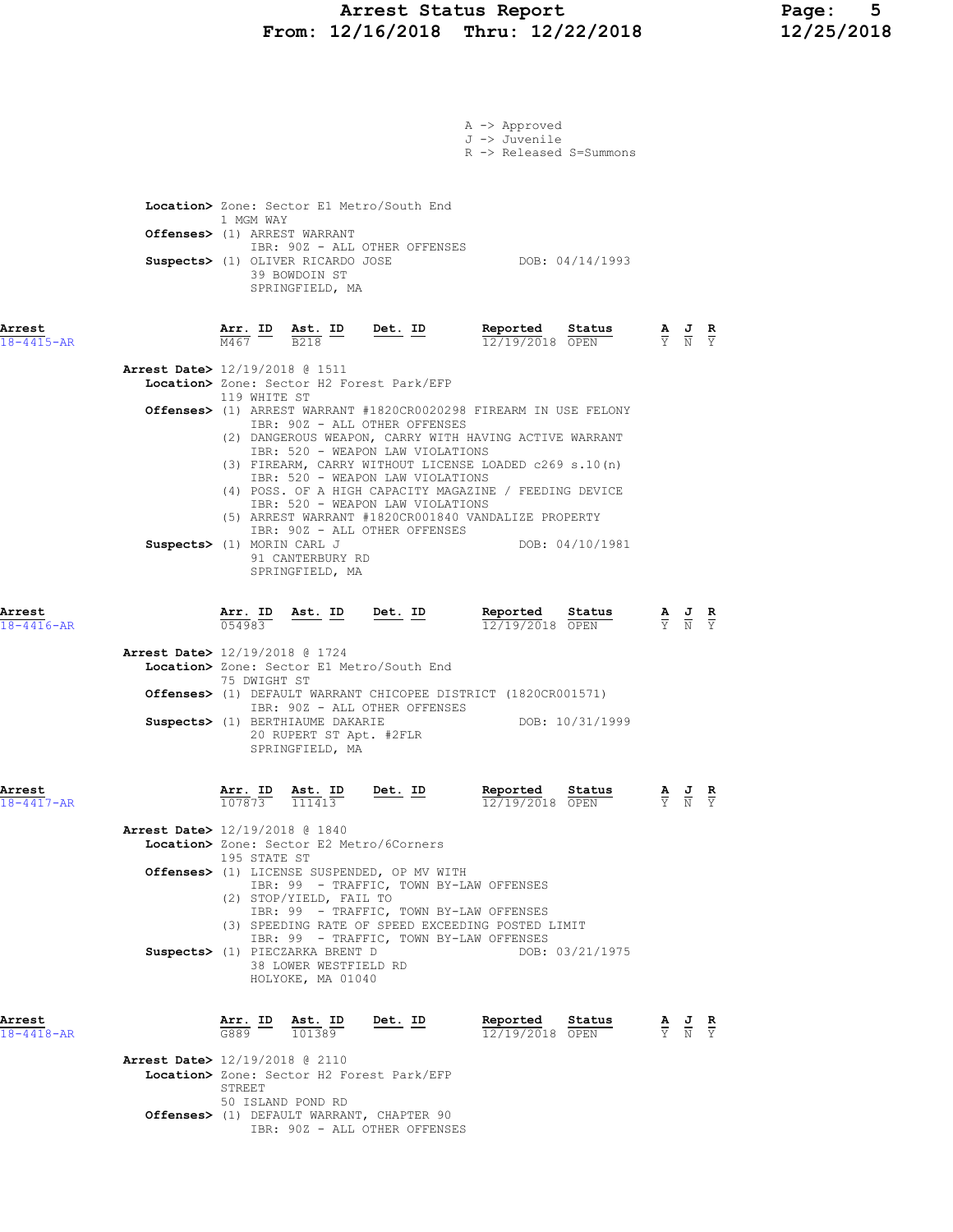### Arrest Status Report Page: 6 From: 12/16/2018 Thru: 12/22/2018 12/25/2018

|                            |                                |                                                                           |                                                                           |                                                                                                                                                                           | A -> Approved<br>J -> Juvenile<br>R -> Released S=Summons |                                                                                                 |  |
|----------------------------|--------------------------------|---------------------------------------------------------------------------|---------------------------------------------------------------------------|---------------------------------------------------------------------------------------------------------------------------------------------------------------------------|-----------------------------------------------------------|-------------------------------------------------------------------------------------------------|--|
|                            |                                |                                                                           | 52 LINCOLN ST<br>CHICOPEE, MA 01020                                       |                                                                                                                                                                           | Suspects> (1) CALDWELL KEVIN MICHAEL TOOB: 01/24/1993     |                                                                                                 |  |
| Arrest<br>$18 - 4420 - AR$ |                                | Arr. ID<br>106116                                                         | <u>Ast. ID</u><br>112447                                                  | $Det. ID$                                                                                                                                                                 | Reported<br>Sta <u>tus</u><br>12/20/2018 OPEN             | $\frac{\mathbf{A}}{\mathbf{Y}}$ $\frac{\mathbf{J}}{\mathbf{N}}$ $\frac{\mathbf{R}}{\mathbf{Y}}$ |  |
|                            | Arrest Date> 12/20/2018 @ 0200 |                                                                           |                                                                           | Location> Zone: Sector F2 Old&Upper Hill                                                                                                                                  |                                                           |                                                                                                 |  |
|                            |                                | WALNUT ST                                                                 | (2) MOTOR VEH, RECEIVE STOLEN                                             | Offenses> (1) DEFAULT WARRANT-SUSPENDED LICENSE<br>IBR: 90Z - ALL OTHER OFFENSES                                                                                          |                                                           |                                                                                                 |  |
|                            |                                |                                                                           | 500 HANCOCK ST Apt. #C3<br>SPRINGFIELD, MA                                | IBR: 280 - STOLEN PROPERTY OFFENSES<br>(3) LICENSE SUSPENDED, OP MV WITH, SUBSQ.OFF<br>IBR: 99 - TRAFFIC, TOWN BY-LAW OFFENSES<br>Suspects> (1) DELGADO CRYSTAL ESTERVINA | DOB: 05/23/1988                                           |                                                                                                 |  |
| Arrest<br>$18 - 4422 - AR$ |                                |                                                                           |                                                                           | $\frac{\texttt{Arr.}}{\texttt{SPO}}$ ID $\frac{\texttt{ Ast.}}{\texttt{D}279}$ ID Det. ID                                                                                 | Reported Status<br>$12/20/2018$ OPEN                      | $\frac{\mathbf{A}}{\mathbf{Y}}$ $\frac{\mathbf{J}}{\mathbf{N}}$ $\frac{\mathbf{R}}{\mathbf{Y}}$ |  |
|                            | Arrest Date> 12/20/2018 @ 0820 | 759 CHESTNUT ST                                                           |                                                                           | Location> Zone: Sector B1 Liberty Heights                                                                                                                                 |                                                           |                                                                                                 |  |
|                            |                                | (2) TRESPASS                                                              | Offenses> (1) DISORDERLY CONDUCT                                          | IBR: 90C - DISORDERLY CONDUCT                                                                                                                                             |                                                           |                                                                                                 |  |
|                            |                                |                                                                           | SPRINGFIELD, MA 01108                                                     | IBR: 90J - TRESPASS OF REAL PROPERTY<br>Suspects> (1) WHITE LAVONDA LATOYA<br>15 FAIRMOUNT ST Apt. #2FLR                                                                  | DOB: 05/02/1983                                           |                                                                                                 |  |
| Arrest<br>$18 - 4429 - AR$ |                                | $\frac{\texttt{Arr.}}{\texttt{R620}}$ $\frac{\texttt{ID}}{\texttt{R620}}$ | $\frac{\texttt{Ast.}}{\texttt{S098}}$ $\frac{\texttt{ID}}{\texttt{S098}}$ | $Det. ID$                                                                                                                                                                 | Reported<br>Status<br>12/20/2018 OPEN                     | $\frac{\mathbf{A}}{\mathbf{Y}}$ $\frac{\mathbf{J}}{\mathbf{N}}$ $\frac{\mathbf{R}}{\mathbf{Y}}$ |  |
|                            | Arrest Date> 12/20/2018 @ 1230 |                                                                           | 219 ST JAMES BLVD                                                         | Location> Zone: Sector C East Springfield                                                                                                                                 |                                                           |                                                                                                 |  |
|                            |                                |                                                                           | (2) STOP/YIELD, FAIL TO                                                   | Offenses> (1) LICENSE REVOKED AS HTO, OPERATE MV WITH<br>IBR: 99 - TRAFFIC, TOWN BY-LAW OFFENSES                                                                          |                                                           |                                                                                                 |  |
|                            |                                |                                                                           | (3) ARREST WARRANT<br>Suspects> (1) SANTANA HERNAN JARED                  | IBR: 99 - TRAFFIC, TOWN BY-LAW OFFENSES<br>IBR: 90Z - ALL OTHER OFFENSES                                                                                                  | DOB: 01/30/1981                                           |                                                                                                 |  |
|                            |                                |                                                                           | 33 LELAND DR<br>SPRINGFIELD, MA 01104                                     |                                                                                                                                                                           |                                                           |                                                                                                 |  |
| Arrest<br>$18 - 4430 - AR$ |                                | Arr. ID                                                                   | $\frac{\text{Ast.}}{\text{G990}}$ ID                                      | <u>Det. ID</u>                                                                                                                                                            | Reported<br>Status<br>12/20/2018 OPEN                     | $\frac{\mathbf{A}}{\mathbf{Y}}$ $\frac{\mathbf{J}}{\mathbf{N}}$ $\frac{\mathbf{R}}{\mathbf{Y}}$ |  |
|                            | Arrest Date> 12/20/2018 @ 1430 | 577 CANON CIR                                                             |                                                                           | Location> Zone: Sector I3 16Acr/Outer Bel                                                                                                                                 |                                                           |                                                                                                 |  |
|                            |                                |                                                                           | Offenses> (1) DEFAULT WARRANT                                             | IBR: 90Z - ALL OTHER OFFENSES<br>(2) FUGITIVE FROM JUSTICE ON COURT WARRANT                                                                                               |                                                           |                                                                                                 |  |
|                            |                                |                                                                           |                                                                           | IBR: 90Z - ALL OTHER OFFENSES<br>(3) FUGITIVE FROM JUSTICE ON COURT WARRANT<br>IBR: 90Z - ALL OTHER OFFENSES                                                              |                                                           |                                                                                                 |  |
|                            | Suspects> (1) COIRA HENRY      |                                                                           |                                                                           | 17 COMMONWEALTH AVE Apt. #3L                                                                                                                                              | DOB: 10/21/1987                                           |                                                                                                 |  |

SPRINGFIELD, MA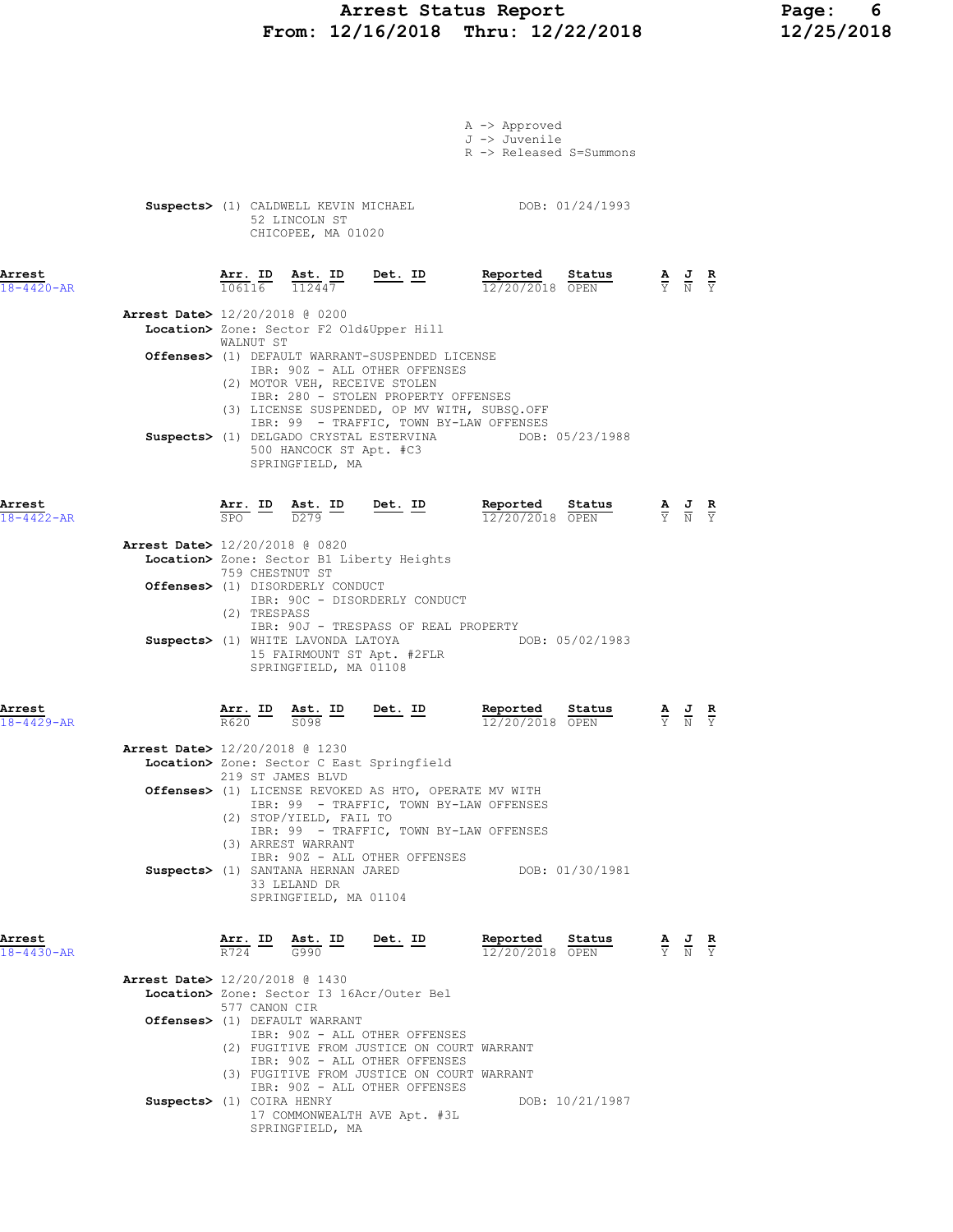# Arrest Status Report Page: 7 From: 12/16/2018 Thru: 12/22/2018

|  | A -> Approved |
|--|---------------|
|  | J -> Juvenile |

R -> Released S=Summons

| Arrest<br>$18 - 4431 - AR$                                    | Arr. ID<br>100652              | Ast. ID<br>102820                                                                                                                            | Det. ID                                                                                         | Reported<br>12/20/2018 OPEN | Status          | $\frac{\mathbf{A}}{\mathrm{Y}}$ | $\frac{J}{N}$                                                                                         | $\frac{\mathbf{R}}{N}$        |
|---------------------------------------------------------------|--------------------------------|----------------------------------------------------------------------------------------------------------------------------------------------|-------------------------------------------------------------------------------------------------|-----------------------------|-----------------|---------------------------------|-------------------------------------------------------------------------------------------------------|-------------------------------|
| Arrest Date> 12/20/2018 @ 1710<br>Suspects> (1) TORRES YELENA | ALBERTA ST                     | Offenses> (1) DEFAULT WARRANT<br>153 ALLEN ST Apt. #A<br>SPRINGFIELD, MA 01108                                                               | Location> Zone: Sector H2 Forest Park/EFP<br>IBR: 90Z - ALL OTHER OFFENSES                      |                             | DOB: 02/18/1988 |                                 |                                                                                                       |                               |
| Arrest<br>18-4432-AR                                          | <u>Arr.</u> ID<br>113361       | Ast. ID<br>109788                                                                                                                            | <u>Det. ID</u>                                                                                  | Reported<br>12/20/2018 OPEN | Status          |                                 | $\frac{\mathbf{A}}{\mathbf{Y}}$ $\frac{\mathbf{J}}{\mathbf{N}}$ $\frac{\mathbf{R}}{\mathbf{N}}$       |                               |
| Arrest Date> 12/20/2018 @ 1710                                |                                |                                                                                                                                              |                                                                                                 |                             |                 |                                 |                                                                                                       |                               |
|                                                               |                                | Location> Zone: Sector H1 Forest Park                                                                                                        |                                                                                                 |                             |                 |                                 |                                                                                                       |                               |
|                                                               | 333 BELMONT AVE                | Offenses> (1) A&B ON POLICE OFFICER<br>IBR: 13B - SIMPLE ASSAULT<br>(2) RESIST ARREST<br>IBR: 13B - SIMPLE ASSAULT<br>$(3)$ . A&B $(Simple)$ |                                                                                                 |                             |                 |                                 |                                                                                                       |                               |
|                                                               |                                | IBR: 13B - SIMPLE ASSAULT<br>Suspects> (1) MORALES-VARGAS JONAVEL<br>85 GIRARD AVE<br>SPRINGFIELD, MA                                        |                                                                                                 |                             | DOB: 04/27/1998 |                                 |                                                                                                       |                               |
| Arrest<br>$18 - 4433 - AR$                                    | $\frac{\texttt{Arr.}}{113361}$ | $\frac{\text{Ast.}}{109788}$                                                                                                                 | Det. ID                                                                                         | Reported<br>12/20/2018 OPEN | Status          |                                 | $\frac{\mathbf{A}}{\overline{Y}}$ $\frac{\mathbf{J}}{\overline{N}}$ $\frac{\mathbf{R}}{\overline{N}}$ |                               |
| Arrest Date> 12/20/2018 @ 1710                                | 333 BELMONT AVE                | Location> Zone: Sector H1 Forest Park                                                                                                        |                                                                                                 |                             |                 |                                 |                                                                                                       |                               |
| Offenses> (1) .A&B (Simple)                                   |                                | IBR: 13B - SIMPLE ASSAULT<br>(2) RESIST ARREST<br>IBR: 13B - SIMPLE ASSAULT                                                                  |                                                                                                 |                             |                 |                                 |                                                                                                       |                               |
|                                                               |                                | Suspects> (1) MORALES CHRISTIAN<br>55 GIRARD AVE<br>SPRINGFIELD, MA 01109                                                                    |                                                                                                 |                             | DOB: 01/01/1995 |                                 |                                                                                                       |                               |
| Arrest<br>$18 - 4435 - AR$                                    | Arr. ID<br>107940              | Ast. ID<br>108862                                                                                                                            | <u>Det. ID</u>                                                                                  | Reported<br>12/20/2018 OPEN | Status          |                                 | $\frac{\mathbf{A}}{\mathrm{Y}}$ $\frac{\mathbf{J}}{\mathrm{N}}$                                       | $\frac{R}{N}$                 |
| Arrest Date> 12/20/2018 @ 1841                                |                                |                                                                                                                                              |                                                                                                 |                             |                 |                                 |                                                                                                       |                               |
|                                                               |                                |                                                                                                                                              | Location> Zone: Sector E1 Metro/South End                                                       |                             |                 |                                 |                                                                                                       |                               |
|                                                               | MAIN ST                        | $(2)$ . A&B $(Simple)$<br>IBR: 13B - SIMPLE ASSAULT                                                                                          | Offenses> (1) Violation of a Harassment Prevention Order (HPO)<br>IBR: 90Z - ALL OTHER OFFENSES |                             |                 |                                 |                                                                                                       |                               |
|                                                               |                                | Suspects> (1) FERNANDEZ RADELINE<br>593 BAY ST Apt. #A<br>SPRINGFIELD, MA 01109                                                              | (3) A&B (serious bodily injury)<br>IBR: 13A - AGGRAVATED ASSAULT                                |                             | DOB: 08/13/1997 |                                 |                                                                                                       |                               |
| Arrest<br>$18 - 4436 - AR$                                    | Arr. ID<br>112502              | Ast. ID<br>112464                                                                                                                            | Det. ID                                                                                         | Reported<br>12/20/2018 OPEN | Status          | $\frac{\mathbf{A}}{\mathbf{Y}}$ | $\frac{J}{N}$                                                                                         | $rac{\mathbf{R}}{\mathbf{Y}}$ |

Arrest Date> 12/20/2018 @ 2052 Location> Zone: Sector C East Springfield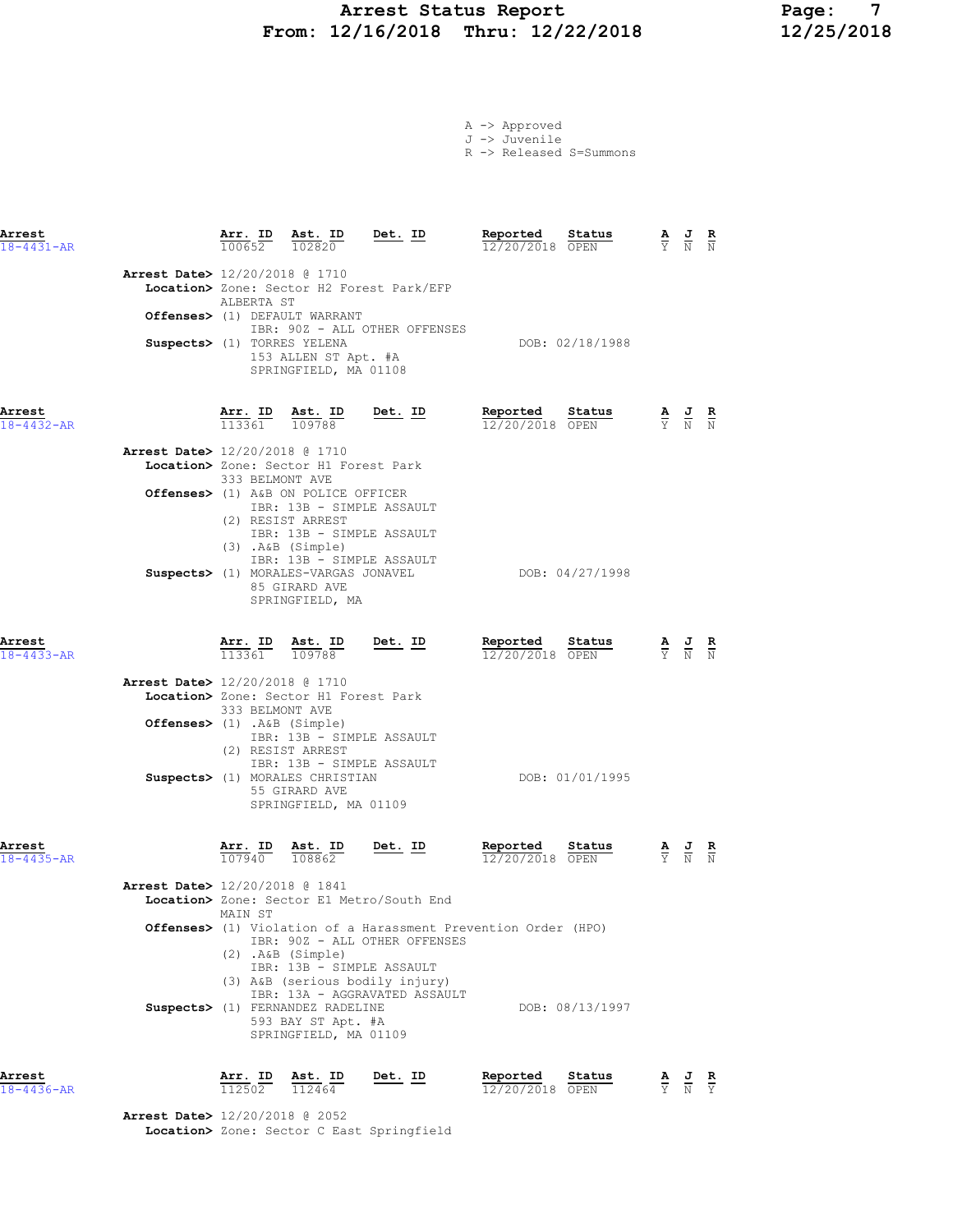### Arrest Status Report Page: 8 From: 12/16/2018 Thru: 12/22/2018 12/25/2018

|                                |                                                |                                                                                                                                                 |                                                                                                                                                                                                                                    | A -> Approved<br>J -> Juvenile<br>R -> Released S=Summons |                 |                                                                                                 |                                                                                                 |  |
|--------------------------------|------------------------------------------------|-------------------------------------------------------------------------------------------------------------------------------------------------|------------------------------------------------------------------------------------------------------------------------------------------------------------------------------------------------------------------------------------|-----------------------------------------------------------|-----------------|-------------------------------------------------------------------------------------------------|-------------------------------------------------------------------------------------------------|--|
|                                | 27 CAMERON ST<br>Offenses> (1) ARREST WARRANT  | Suspects> (1) APONTE JEFFREY LEE<br>27 CAMERON ST<br>SPRINGFIELD, MA 01104                                                                      | IBR: 90Z - ALL OTHER OFFENSES                                                                                                                                                                                                      |                                                           | DOB: 05/13/1992 |                                                                                                 |                                                                                                 |  |
| Arrest<br>$18 - 4437 - AR$     | Arr. ID Ast. ID<br>$113363$ $111442$           |                                                                                                                                                 | Det. ID                                                                                                                                                                                                                            | Reported<br>12/21/2018 OPEN                               | Status          | $\frac{\mathbf{A}}{\mathbf{Y}}$ $\frac{\mathbf{J}}{\mathbf{N}}$ $\frac{\mathbf{R}}{\mathbf{Y}}$ |                                                                                                 |  |
| Arrest Date> 12/21/2018 @ 0100 |                                                |                                                                                                                                                 | Location> Zone: Sector E2 Metro/6Corners<br>FRIENDS OF THE HOMELESS -WOMENS SIDE                                                                                                                                                   |                                                           |                 |                                                                                                 |                                                                                                 |  |
| Offenses> (1) RAPE             | (2) KIDNAPPING                                 | 755 WORTHINGTON ST Apt. #201<br>IBR: 11A - FORCIBLE RAPE<br>(4) DEFAULT WARRANT                                                                 | IBR: 100 - KIDNAPPING / ABDUCTION<br>(3) INDECENT A&B ON PERSON 14 OR OVER<br>IBR: 11D - FORCIBLE FONDLING                                                                                                                         |                                                           |                 |                                                                                                 |                                                                                                 |  |
|                                |                                                | (5) DEFAULT WARRANT<br>(6) DEFAULT WARRANT<br>(7) DEFAULT WARRANT<br>Suspects> (1) LYLES ELIJAH KAREEM<br>356 WHITE ST<br>SPRINGFIELD, MA 01108 | IBR: 90Z - ALL OTHER OFFENSES<br>IBR: 90Z - ALL OTHER OFFENSES<br>IBR: 90Z - ALL OTHER OFFENSES<br>IBR: 90Z - ALL OTHER OFFENSES<br>(8) FALSE ID INFORMATION, ARRESTEE FURNISH TO LAW ENFORCEMENT<br>IBR: 90Z - ALL OTHER OFFENSES |                                                           | DOB: 10/21/1979 |                                                                                                 |                                                                                                 |  |
| Arrest<br>$18 - 4439 - AR$     | Arr. ID<br>111415                              |                                                                                                                                                 | Ast. ID Det. ID                                                                                                                                                                                                                    | Reported<br>12/21/2018 OPEN                               | Status          | $\frac{\mathbf{A}}{\mathbf{Y}}$ $\frac{\mathbf{J}}{\mathbf{N}}$ $\frac{\mathbf{R}}{\mathbf{Y}}$ |                                                                                                 |  |
| Arrest Date> 12/21/2018 @ 0526 | 1 MGM WAY                                      |                                                                                                                                                 | Location> Zone: Sector E1 Metro/South End                                                                                                                                                                                          |                                                           |                 |                                                                                                 |                                                                                                 |  |
|                                | Offenses> (1) DEFAULT WARRANT                  | (2) DEFAULT WARRANT                                                                                                                             | IBR: 90Z - ALL OTHER OFFENSES<br>IBR: 90Z - ALL OTHER OFFENSES<br>(3) LIQUOR LICENSING AUTH, REFUSE ID SELF TO                                                                                                                     |                                                           |                 |                                                                                                 |                                                                                                 |  |
|                                | (4) RESIST ARREST<br>Suspects> (1) LEBRON SAUL | IBR: 13B - SIMPLE ASSAULT<br>413 BELMONT AVE Apt. #11                                                                                           | IBR: 90Z - ALL OTHER OFFENSES<br>SPRINGFIELD, MA 01105-1803                                                                                                                                                                        |                                                           | DOB: 11/09/1993 |                                                                                                 |                                                                                                 |  |
| Arrest<br>$18 - 4440 - AR$     | Arr. ID<br>B <sub>218</sub>                    | Ast. ID<br>P673                                                                                                                                 | Det. ID                                                                                                                                                                                                                            | Reported<br>12/21/2018 OPEN                               | Status          |                                                                                                 | $\frac{\mathbf{A}}{\mathbf{Y}}$ $\frac{\mathbf{J}}{\mathbf{N}}$ $\frac{\mathbf{R}}{\mathbf{Y}}$ |  |
| Arrest Date> 12/21/2018 @ 0605 | INSIDE<br>102 MARBLE ST                        |                                                                                                                                                 | Location> Zone: Sector E1 Metro/South End                                                                                                                                                                                          |                                                           |                 |                                                                                                 |                                                                                                 |  |
|                                | Suspects> (1) ROSARIO OSCAR                    | 34 SALEM ST Apt. #2B<br>SPRINGFIELD, MA                                                                                                         | <b>Offenses&gt;</b> (1) US DISTRICT COURT WARRANT 18-CR-30001-MGM CONSPIRACY TO DISTIBUTE<br>IBR: 90Z - ALL OTHER OFFENSES                                                                                                         |                                                           | DOB: 09/24/1985 |                                                                                                 |                                                                                                 |  |
| Arrest                         | Arr. ID                                        | Ast. ID                                                                                                                                         | Det. ID                                                                                                                                                                                                                            | Reported                                                  | Status          |                                                                                                 |                                                                                                 |  |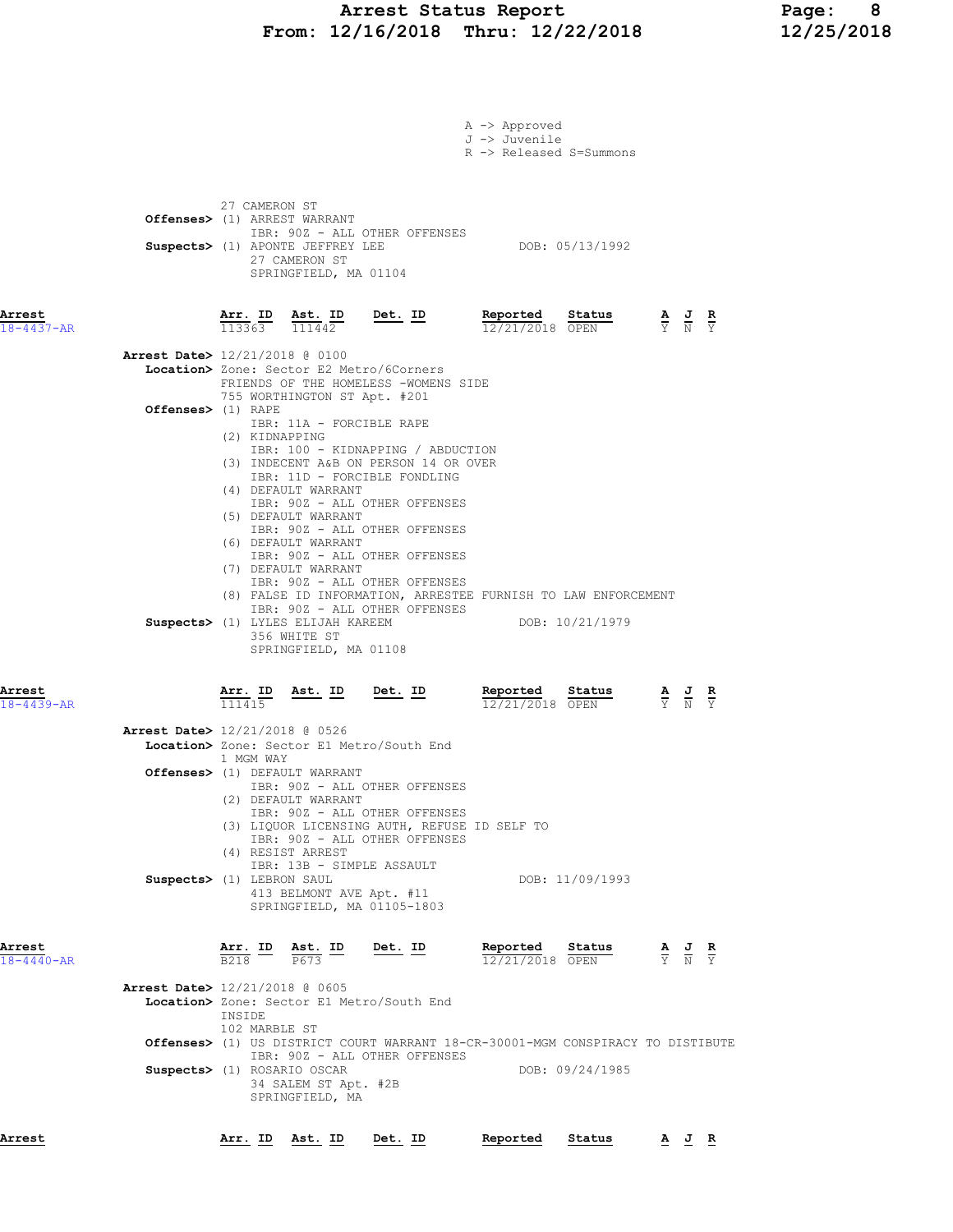|                            |                                          |                              |                                                                                     |                                                                                                                                                                                                                                                                                 | A -> Approved<br>J -> Juvenile<br>R -> Released S=Summons                                   |                                                                                                 |               |                               |
|----------------------------|------------------------------------------|------------------------------|-------------------------------------------------------------------------------------|---------------------------------------------------------------------------------------------------------------------------------------------------------------------------------------------------------------------------------------------------------------------------------|---------------------------------------------------------------------------------------------|-------------------------------------------------------------------------------------------------|---------------|-------------------------------|
| $18 - 4441 - AR$           |                                          |                              | B218 P673                                                                           |                                                                                                                                                                                                                                                                                 | 12/21/2018 OPEN Y N Y                                                                       |                                                                                                 |               |                               |
|                            | Arrest Date> 12/21/2018 @ 0825           | DRIVEWAY<br>120 HADLEY ST    | 120 HADLEY ST                                                                       | Location> Zone: Sector H3 Forest Park/EFP<br>IBR: 90Z - ALL OTHER OFFENSES<br>Suspects> (1) MOORE DAPHNE GWENETTE<br>SPRINGFIELD, MA 01118-2336                                                                                                                                 | Offenses> (1) US DISTRICT COURT WARRANT 18-CR-30001-MGM MONEY LAUNDERING<br>DOB: 11/21/1963 |                                                                                                 |               |                               |
| Arrest<br>$18 - 4442 - AR$ |                                          | <u>Arr. ID</u>               |                                                                                     | Ast. ID Det. ID                                                                                                                                                                                                                                                                 | Reported<br>Status<br>12/21/2018 OPEN                                                       | $\frac{\mathbf{A}}{\mathbf{Y}}$ $\frac{\mathbf{J}}{\mathbf{N}}$ $\frac{\mathbf{R}}{\mathbf{N}}$ |               |                               |
|                            | Arrest Date> 12/21/2018 @ 1100           | LIBERTY ST                   |                                                                                     | Location> Zone: Sector B1 Liberty Heights                                                                                                                                                                                                                                       |                                                                                             |                                                                                                 |               |                               |
|                            |                                          |                              | Offenses> (1) STOP/YIELD, FAIL TO                                                   | IBR: 99 - TRAFFIC, TOWN BY-LAW OFFENSES<br>(2) UNLICENSED OPERATION OF MV<br>IBR: 99 - TRAFFIC, TOWN BY-LAW OFFENSES                                                                                                                                                            |                                                                                             |                                                                                                 |               |                               |
|                            |                                          |                              | 40 VINTON ST<br>SPRINGFIELD, MA 01104                                               | Suspects> (1) PASCUAL-GOMEZ ANGELINA                                                                                                                                                                                                                                            | DOB: 07/28/1988                                                                             |                                                                                                 |               |                               |
| Arrest<br>$18 - 4443 - AR$ |                                          | Arr. ID<br>109488            | Ast. ID<br>101948                                                                   | <u>Det. ID</u>                                                                                                                                                                                                                                                                  | Reported<br>Status<br>12/21/2018 OPEN                                                       | $\frac{\mathbf{A}}{\mathbf{Y}}$ $\frac{\mathbf{J}}{\mathbf{N}}$ $\frac{\mathbf{R}}{\mathbf{N}}$ |               |                               |
|                            | <b>Arrest Date&gt;</b> 12/21/2018 @ 1645 | IN FRONT OF<br>98 FEDERAL ST | Offenses> (1) DISORDERLY CONDUCT<br>(2) RESIST ARREST                               | Location> Zone: Sector E2 Metro/6Corners<br>IBR: 90C - DISORDERLY CONDUCT                                                                                                                                                                                                       |                                                                                             |                                                                                                 |               |                               |
|                            |                                          |                              | SPRINGFIELD, MA                                                                     | IBR: 13B - SIMPLE ASSAULT<br>Suspects> (1) RODRIGUEZ-ACEVEDO JOSE<br>900 WORTHINGTON ST Apt. #4                                                                                                                                                                                 | DOB: 09/24/1998                                                                             |                                                                                                 |               |                               |
| Arrest<br>$18 - 4445 - AR$ |                                          | Arr. ID<br>109860            | <u>Ast. ID</u><br>W383                                                              | Det. ID                                                                                                                                                                                                                                                                         | Reported<br>Status<br>12/21/2018 OPEN                                                       | $rac{\mathbf{A}}{\mathbf{Y}}$                                                                   | $\frac{1}{N}$ | $rac{\mathbf{R}}{\mathbf{Y}}$ |
|                            | Arrest Date> 12/21/2018 @ 1832           |                              | Location> Zone: Sector H1 Forest Park<br>51 FORT PLEASANT AVE                       |                                                                                                                                                                                                                                                                                 |                                                                                             |                                                                                                 |               |                               |
|                            |                                          |                              | Offenses> (1) DANGEROUS WEAPON, CARRY<br>(2) ROBBERY, UNARMED<br>IBR: 120 - ROBBERY | IBR: 520 - WEAPON LAW VIOLATIONS<br>(3) A&B (serious bodily injury)<br>IBR: 13A - AGGRAVATED ASSAULT<br>(4) A&B (serious bodily injury)<br>IBR: 13A - AGGRAVATED ASSAULT<br>(5) A&B (serious bodily injury)<br>IBR: 13A - AGGRAVATED ASSAULT<br>(6) A&B (serious bodily injury) |                                                                                             |                                                                                                 |               |                               |
|                            |                                          |                              | Suspects> (1) CABRERA AARON MARK<br>SPRINGFIELD, MA 01151                           | IBR: 13A - AGGRAVATED ASSAULT<br>51 FORT PLEASANT AVE Apt. #4R                                                                                                                                                                                                                  | DOB: 04/22/1994                                                                             |                                                                                                 |               |                               |
| Arrest<br>$18 - 4446 - AR$ |                                          | Arr. ID<br>103601            | Ast. ID<br>106844                                                                   | Det. ID                                                                                                                                                                                                                                                                         | Reported<br>Status<br>12/21/2018 OPEN                                                       | $\frac{\mathbf{A}}{\mathbf{Y}}$                                                                 | $\frac{J}{N}$ | $rac{\mathbf{R}}{\mathbf{Y}}$ |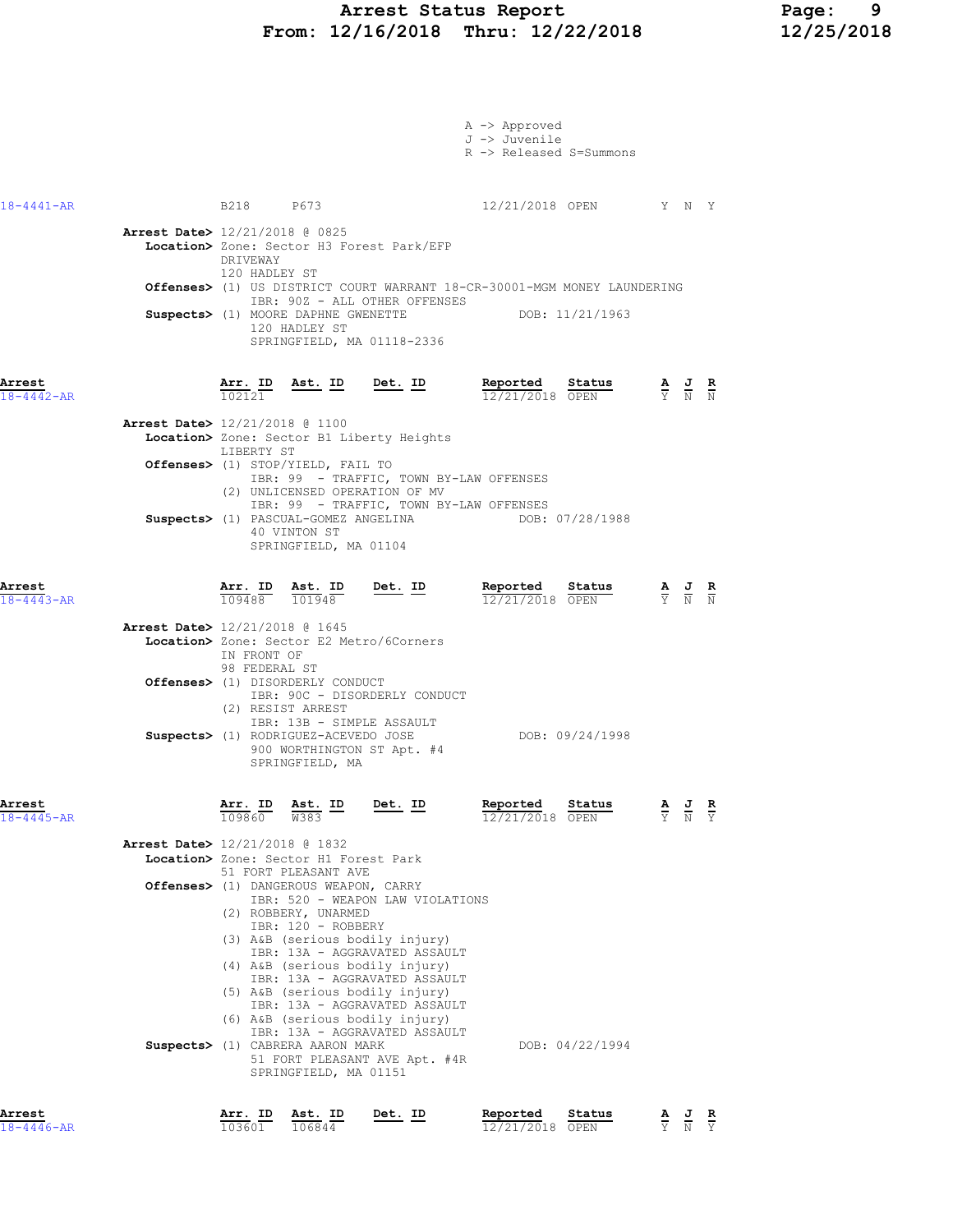### Arrest Status Report Page: 10 From: 12/16/2018 Thru: 12/22/2018 12/25/2018

|                            |                                                                         |                          |                                                                                                                               |                                                                                                                                                                                                                                                             | A -> Approved<br>J -> Juvenile<br>R -> Released S=Summons                                                                                                       |                                                                                                 |  |
|----------------------------|-------------------------------------------------------------------------|--------------------------|-------------------------------------------------------------------------------------------------------------------------------|-------------------------------------------------------------------------------------------------------------------------------------------------------------------------------------------------------------------------------------------------------------|-----------------------------------------------------------------------------------------------------------------------------------------------------------------|-------------------------------------------------------------------------------------------------|--|
|                            | Arrest Date> 12/21/2018 @ 1854                                          | 198 BOWDOIN ST           | Location> Zone: Sector F1 McKnight/Bay<br>196 BOWDOIN ST<br>SPRINGFIELD, MA                                                   | Offenses> (1) FUGITIVE FROM JUSTICE ON COURT WARRANT<br>IBR: 90Z - ALL OTHER OFFENSES                                                                                                                                                                       | Suspects> (1) CALDERON ADRIEL LLOYD DOB: 03/23/1990                                                                                                             |                                                                                                 |  |
| Arrest<br>$18 - 4447 - AR$ | <b>Arrest Date&gt;</b> 12/21/2018 @ 1953                                |                          | 1067 EAST COLUMBUS AVE                                                                                                        | $\frac{\texttt{Arr.}}{107873}$ $\frac{\texttt{ Ast.}}{111506}$ Det. ID<br>Location> Zone: Sector E1 Metro/South End<br>Offenses> (1) DRUG, POSSESS TO DISTRIB CLASS B<br>IBR: 35A - DRUG / NARCOTIC VIOLATIONS                                              | Reported Status<br>12/21/2018 OPEN                                                                                                                              | $\frac{\mathbf{A}}{\mathbf{Y}}$ $\frac{\mathbf{J}}{\mathbf{N}}$ $\frac{\mathbf{R}}{\mathbf{N}}$ |  |
| Arrest<br>$18 - 4448 - AR$ |                                                                         |                          | Suspects> (1) REGISTER DAYTRON<br>HARTFORD, UK                                                                                | 183 WEATHERSFIELD Apt. #A1                                                                                                                                                                                                                                  | DOB: 09/27/1997<br><b>Arr. ID</b> Ast. ID Det. ID Reported Status A J R<br>111399 109841 $\frac{12}{21}$ 12/21/2018 OPEN $\frac{12}{21}$ N Y<br>12/21/2018 OPEN |                                                                                                 |  |
|                            | Arrest Date> 12/21/2018 @ 2030                                          | 609 UNION ST             | Offenses> (1) DEFAULT WARRANT<br>(2) ARREST WARRANT<br>Suspects> (1) DANCY JOVAN DARREL<br>432 FRANKLIN ST<br>SPRINGFIELD, MA | Location> Zone: Sector F2 Old&Upper Hill<br>IBR: 90Z - ALL OTHER OFFENSES<br>IBR: 90Z - ALL OTHER OFFENSES                                                                                                                                                  | DOB: 07/05/1988                                                                                                                                                 |                                                                                                 |  |
| Arrest<br>$18 - 4450 - AR$ | Arrest Date> 12/22/2018 @ 0216                                          | <u>Arr. ID</u><br>108859 | Ast. ID<br>103531                                                                                                             | <u>Det. ID</u>                                                                                                                                                                                                                                              | Reported<br>Status<br>12/22/2018 OPEN                                                                                                                           | $\frac{\mathbf{A}}{\mathbf{Y}}$ $\frac{\mathbf{J}}{\mathbf{N}}$ $\frac{\mathbf{R}}{\mathbf{Y}}$ |  |
|                            |                                                                         | SE SECTOR                | 357 OAKLAND ST Apt. #2FL                                                                                                      | Location> Zone: Sector H2 Forest Park/EFP<br>(2) DEFAULT WARRANT: 1723CR006734<br>IBR: 90Z - ALL OTHER OFFENSES<br>(3) DEFAULT WARRANT: 1723CR004569<br>IBR: 90Z - ALL OTHER OFFENSES<br>(4) DEFAULT WARRANT: 1723CR009081<br>IBR: 90Z - ALL OTHER OFFENSES | Offenses> (1) MOTOR VEH, MALICIOUS DAMAGE TO c266 \$28(a)<br>IBR: 290 - DESTRUCTION / DAMAGE / VANDALI                                                          |                                                                                                 |  |
| Arrest<br>$18 - 4452 - AR$ |                                                                         | Arr. ID<br>108539        | Suspects> (1) MILLER CHANTEL NICHOLE<br>84 EAST ALVORD ST<br><u>Ast. ID</u><br>111519                                         | SPRINGFIELD, MA 01109-1804<br>Det. ID                                                                                                                                                                                                                       | DOB: 07/26/1983<br>Reported<br>Status<br>$12/22/2018$ OPEN                                                                                                      | $\frac{\mathbf{A}}{\mathbf{Y}}$ $\frac{\mathbf{J}}{\mathbf{N}}$ $\frac{\mathbf{R}}{\mathbf{Y}}$ |  |
|                            | <b>Arrest Date&gt;</b> 12/22/2018 @ 0245<br>Suspects> (1) CORREA KELVIN | 77 SCHOOL ST             | 48 LORING ST Apt. #1ST                                                                                                        | Location> Zone: Sector E2 Metro/6Corners<br>Offenses> (1) DEFAULT WARRANT (WR5448981TC)<br>IBR: 90Z - ALL OTHER OFFENSES<br>SPRINGFIELD, MA 01107-1505                                                                                                      | DOB: 04/24/1979                                                                                                                                                 |                                                                                                 |  |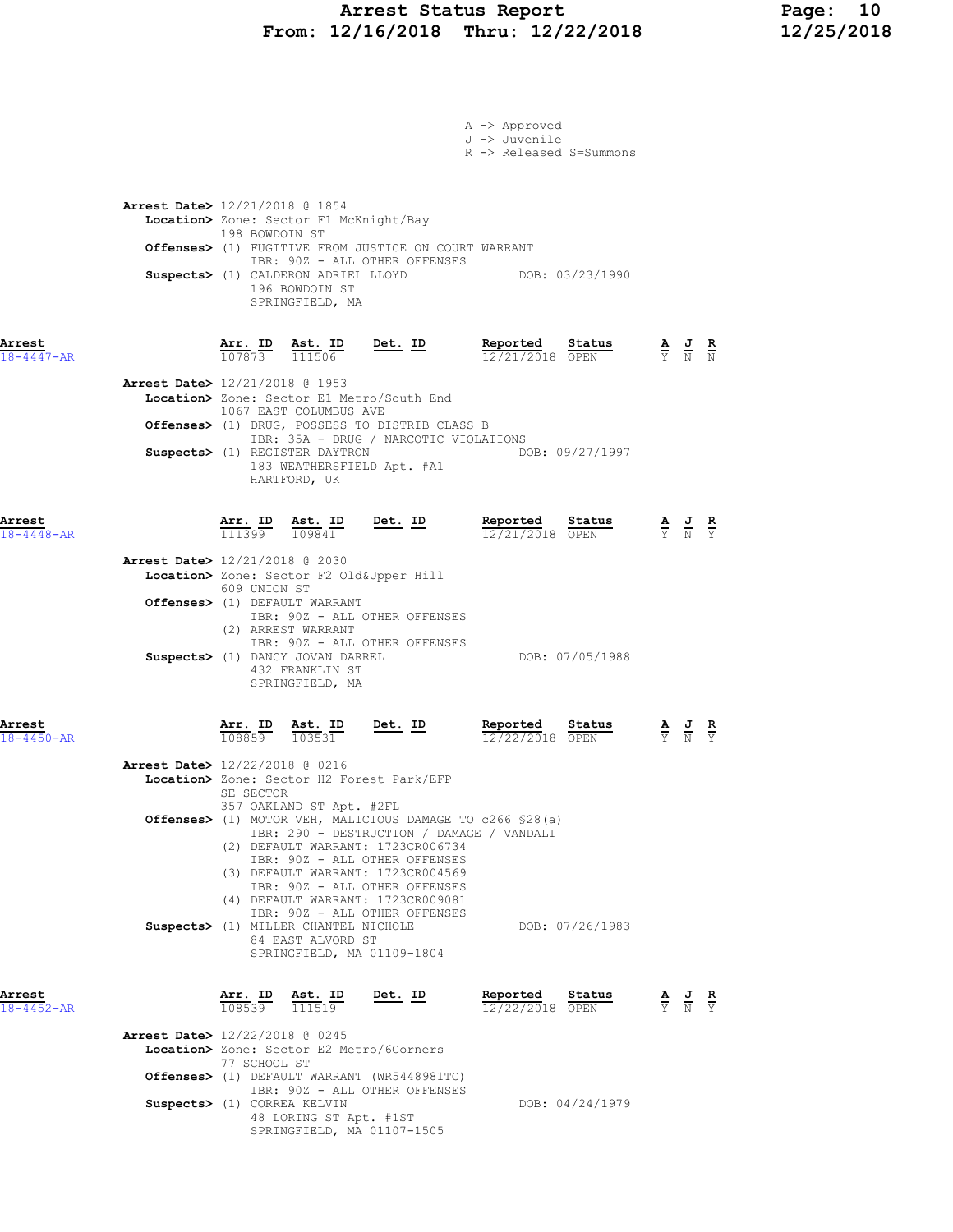## Arrest Status Report 11<br>12/16/2018 Thru: 12/22/2018 12/25/2018 From: 12/16/2018 Thru: 12/22/2018

A -> Approved J -> Juvenile R -> Released S=Summons

| Arrest<br>$18 - 4453 - AR$                                                                            |                                        |              | $\frac{\texttt{Arr.}}{110095}$ $\frac{\texttt{ Ast.}}{107751}$<br>Ast. ID                                                              | $Det. ID$                                                                                                                                                                                                                                            | Reported<br>12/22/2018 OPEN                     | Status                                                                                                                       | $\frac{\mathbf{A}}{\mathbf{Y}}$ $\frac{\mathbf{J}}{\mathbf{N}}$ $\frac{\mathbf{R}}{\mathbf{Y}}$ |  |
|-------------------------------------------------------------------------------------------------------|----------------------------------------|--------------|----------------------------------------------------------------------------------------------------------------------------------------|------------------------------------------------------------------------------------------------------------------------------------------------------------------------------------------------------------------------------------------------------|-------------------------------------------------|------------------------------------------------------------------------------------------------------------------------------|-------------------------------------------------------------------------------------------------|--|
| <b>Arrest Date&gt;</b> 12/22/2018 @ 0359<br>Offenses> (1) TRESPASS                                    |                                        | 600 STATE ST | Location> Zone: Sector F1 McKnight/Bay<br>(2) ARREST WARRANT<br>Suspects> (1) ADROVER DAMIAN JR<br>SPRINGFIELD, MA                     | CVS PHARMACY SPRINGFIELD PHOTO LAB<br>IBR: 90J - TRESPASS OF REAL PROPERTY<br>IBR: 90Z - ALL OTHER OFFENSES<br>64 CHURCH ST Apt. #1STFL                                                                                                              |                                                 | DOB: 09/01/1982                                                                                                              |                                                                                                 |  |
| Arrest<br>$18 - 4454 - AR$<br>Arrest Date> 12/22/2018 @ 0920                                          |                                        |              | $\frac{\text{Arr.}}{\text{L}}$ ID $\frac{\text{Ast.}}{\text{L} \cdot \text{L}}$<br>103493 100627                                       | $Det. ID$                                                                                                                                                                                                                                            | Reported Status                                 | <b>Reported Status A J R</b><br>12/22/2018 OPEN $\frac{1}{Y}$ <b>N N</b>                                                     |                                                                                                 |  |
|                                                                                                       |                                        |              | 759 CHESTNUT ST<br>26 ORCHARD ST                                                                                                       | Location> Zone: Sector B1 Liberty Heights<br>Offenses> (1) DEFAULT WARRANT-1823CR002996, SUS. LIC. LEAVE SCNE. PRPTY. DAMAGE<br>IBR: 90Z - ALL OTHER OFFENSES<br>Suspects> (1) TORRES-MARRERO DIANNE E DOB: 02/04/1977<br>SPRINGFIELD, MA 01107-1414 |                                                 |                                                                                                                              |                                                                                                 |  |
| Arrest<br>$18 - 4456 - AR$<br><b>Arrest Date&gt;</b> 12/22/2018 @ 1727<br>Suspects> (1) ALAMO FRANCES | <u>Arr.</u> ID<br>113354               |              | <u>Ast. ID</u><br>112475<br>STOP & SHOP SUPERMARKET #2<br>1277 LIBERTY ST<br>IBR: 23C - SHOPLIFTING<br>2702 MAIN ST<br>SPRINGFIELD, MA | <u>Det. ID</u><br>Location> Zone: Sector B2 Liberty Heights<br>Offenses> (1) SHOPLIFTING BY CONCEALING MDSE                                                                                                                                          | Reported Status<br>$\frac{12}{22}/22/2018$ OPEN | DOB: 05/04/1984                                                                                                              | $\frac{\mathbf{A}}{\mathbf{Y}}$ $\frac{\mathbf{J}}{\mathbf{N}}$ $\frac{\mathbf{R}}{\mathbf{N}}$ |  |
| Arrest<br>$18 - 4458 - AR$<br>Arrest Date> 12/22/2018 @ 1939                                          | $\frac{\text{Arr.}}{112468}$<br>OAK ST |              | <u>Ast. ID</u><br>(2) INSPECTION/STICKER, NO<br>Suspects> (1) MERCADO LUIS A<br>103 ATHOL ST<br>SPRINGFIELD, MA                        | <u>Det. ID</u><br>Location> Zone: Sector F2 Old&Upper Hill<br>Offenses> (1) LICENSE REVOKED AS HTO, OPERATE MV WITH<br>IBR: 99 - TRAFFIC, TOWN BY-LAW OFFENSES<br>IBR: 99 - TRAFFIC, TOWN BY-LAW OFFENSES                                            | Reported<br>12/22/2018 OPEN                     | Status<br>$\frac{\mathbf{A}}{\mathbf{Y}}$ $\frac{\mathbf{J}}{\mathbf{N}}$ $\frac{\mathbf{R}}{\mathbf{N}}$<br>DOB: 02/09/1994 |                                                                                                 |  |
| Arrest<br>$18 - 4460 - AR$<br><b>Arrest Date&gt;</b> 12/22/2018 @ 2250                                | 054983<br>103 SPRING ST                |              | Arr. ID Ast. ID<br>109840<br>Offenses> (1) ARREST WARRANT<br>(2) ARREST WARRANT                                                        | Det. ID<br>Location> Zone: Sector E2 Metro/6Corners<br>IBR: 90Z - ALL OTHER OFFENSES                                                                                                                                                                 | Reported<br>$12/22/2018$ OPEN                   | Status                                                                                                                       | $\frac{\mathbf{A}}{\mathbf{Y}}$ $\frac{\mathbf{J}}{\mathbf{N}}$ $\frac{\mathbf{R}}{\mathbf{Y}}$ |  |